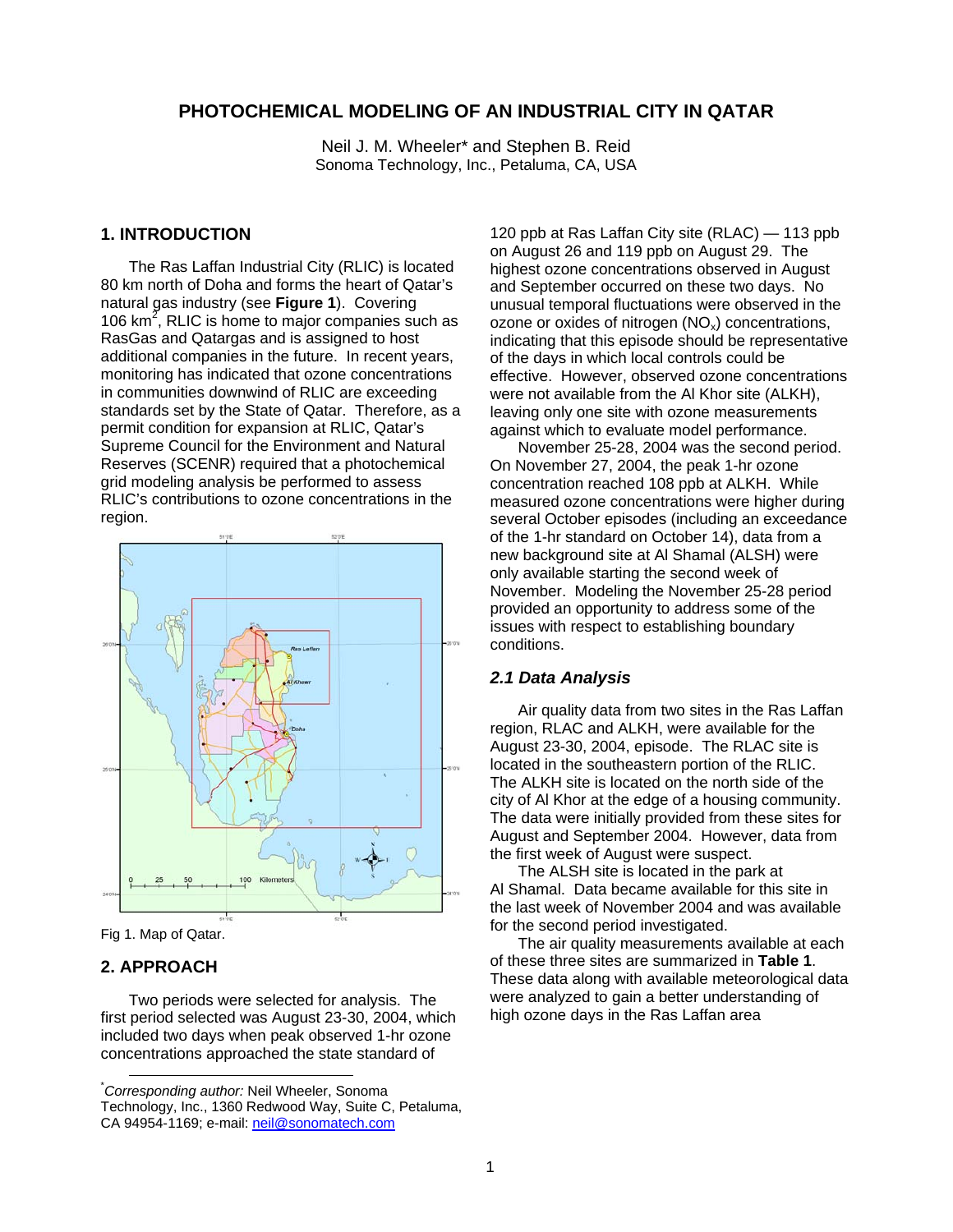Table 1. Air quality data availability.

| Site | <b>Measurements</b>                                                                                                         |
|------|-----------------------------------------------------------------------------------------------------------------------------|
|      | RLAC   $O_3$ , NO, NO <sub>2</sub> , SO <sub>2</sub> , H <sub>2</sub> S, PM <sub>10</sub> , CH <sub>4</sub> , NMHC          |
|      | ALKH   $O_3$ , NO, NO <sub>2</sub> , SO <sub>2</sub>                                                                        |
|      | ALSH $\Big $ O <sub>3</sub> , NO, NO <sub>2</sub> , SO <sub>2</sub> , TRS, PM <sub>10</sub> , CO, CH <sub>4</sub> ,<br>NMHC |

#### *2.2 Meteorological Modeling*

Meteorological modeling was performed with the Pennsylvania State University/National Center for Atmospheric Research Mesoscale Model, Version 5 (MM5) (Grell et al., 1994) on the three domains shown in **Figure 2**. The outer domain consisted of 93 x 63 36-km cells. The intermediate domain consisted of 79 x 79 12-km cells. The inner domain consisted of 73 x 79 4-km cells. Each domain had 34 vertical levels extending from the surface to approximately 14 km.



Fig 2. Meteorological modeling grids for the Ras Laffan modeling study.

The following model physics options were used:

- Radiation Scheme Cloud radiation cooling
- Cumulus Parameterization Grell (36 km), Kain-Fritz-2 (12 km), no parameterization (4 km)
- Explicit Moisture Scheme Dudhia simple ice
- Planetary Boundary Layer Scheme: Gayno-Seaman
- Surface Scheme Blackadar force/restore

Synoptic observations and analysis data from the Global Data Assimilation System (GDAS) were obtained from the University Center for Atmospheric Research (UCAR) for use in initialization, establishing boundary conditions, and preparing nudging analyses for MM5.

Four-dimensional data assimilation was used in the simulations. Two techniques (analysis nudging and observation nudging) were used together on the

12-km domain. Only analysis nudging was used on the 36-km domain, and only observation nudging was used on the 4-km domain.

### *2.3 Emission Inventory*

Stationary source emissions data were obtained from the inventory developed by URS Corporation (2004a). URS provided an emission inventory spreadsheet designed to calculate atmospheric emissions from stationary sources in the region surrounding RLIC and Al Khor. The spreadsheet was populated with existing information about stationary sources and allowed users to enter new sources, modify existing sources, and generate graphical and tabulated emissions summaries from a selection of sources, facilities, and regions. The inventory included current and planned emissions sources.

URS Corporation (2004b) also prepared a mobile source emission inventory for RLIC. The mobile source inventory was intended to estimate emissions from mobile sources in the Ras Laffan air shed. The air shed generally covers the area between Al Khor and RLIC. The mobile source emission inventory was one part of an extensive air quality study conducted for the RasGas facility and was designed, in conjunction with stationary sources inventories and area source inventories, to be used in dispersion and photochemical modeling. The majority of the mobile sources identified in this study were believed to be associated with operations inside RLIC. However, other sources were included if their activity data could be characterized and estimated.

The mobile source emission inventory was separated into four parts: on-road vehicle emissions, marine vessel emissions, fishing vessel emissions, and emissions from construction equipment. The inventory was created to represent the activities of mobile sources in the area during 2003. The inventory was designed to be easily updated with more current information as the expansion of the area continues.

For the periods modeled, day-specific information was obtained from RasGas and Qatargas. These data included the dates, times, and quantities of condensate and liquid natural gas (LNG) loaded into ships and information about any process upset conditions.

The emission inventory was processed into CAMx-ready inputs using the Sparse Matrix Operator Kernel Emissions Modeling System (SMOKE) processing system (Coats, 1996; Houyoux and Vukovich, 1999; Houyoux and Adelman, 2001).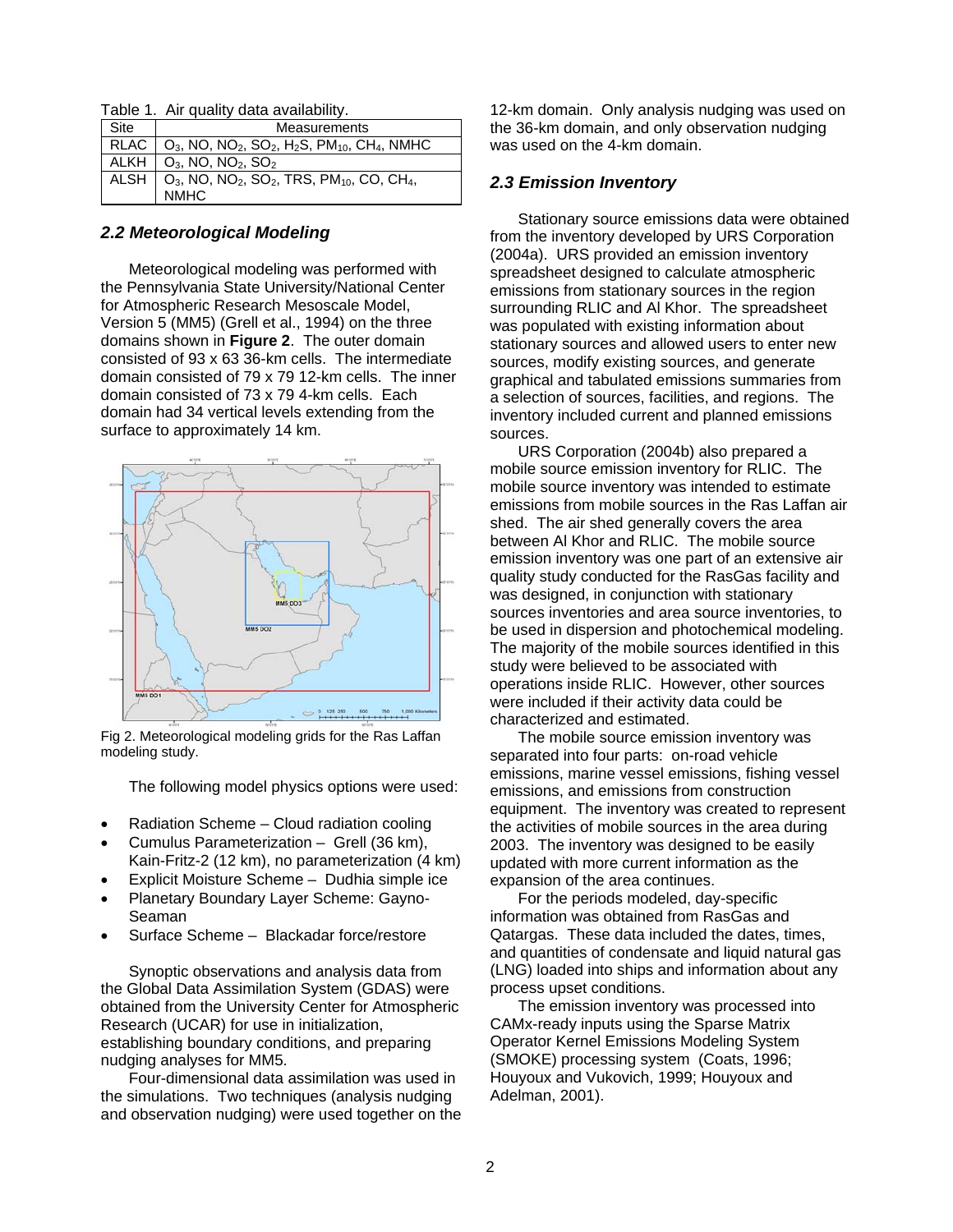### *2.4 Photochemical Modeling*

Photochemical modeling was performed with the Comprehensive Air Quality Model with Extensions (CAMx) (ENVIRON International Corporation, 2004).

The photochemical domain covered the entire State of Qatar as shown in Figure 1 and was defined to cover an area of 248 km x 264 km with 49,104 4-km cells. The domain included a large portion of the Arabian Gulf and was made as large as possible without extending into other countries. The domain was defined in Lambert Conformal coordinates to ensure compatibility with the MM5 meteorological model. The CAMx domain had 12 vertical layers with each CAMx layer consisting of one or more MM5 layers.

The CAMx model was configured with the options summarized in **Table 2**. The plume-in-grid submodel was used in this model application, and all stationary sources with significant plume rise were treated with this method.

Table 2. CAMx model configuration for the RLIC ozone modeling study.

| Option                                               | Configuration                                   |  |  |
|------------------------------------------------------|-------------------------------------------------|--|--|
| Model version                                        | 4.11s (December 6,<br>2004, release)            |  |  |
| Horizontal advection<br>solver                       | Piecewise Parabolic<br>Method (PPM)             |  |  |
| Chemistry solver                                     | Chemical Mechanism<br>Compiler (CMC)            |  |  |
| Chemical mechanism                                   | Mechanism 3 (Carbon<br>Bond IV)                 |  |  |
| Treat chemistry                                      | Yes                                             |  |  |
| Treat dry deposition                                 | Yes (Wesley)                                    |  |  |
| Treat wet deposition                                 | No                                              |  |  |
| Gridded emissions                                    | Yes                                             |  |  |
| Point source emissions                               | Yes                                             |  |  |
| Plume in grid submodel                               | Yes                                             |  |  |
| Maximum puff length                                  | 2,000 m                                         |  |  |
| Maximum puff age                                     | 18 hours                                        |  |  |
| Tropospheric ultraviolet-<br>visible radiation model | Madronich et al.                                |  |  |
| Radiative transfer<br>scheme                         | Pseudo-spherical two-<br>stream delta-Eddington |  |  |

In addition to the base-case simulations, a series of sensitivity simulations were performed to gain a better understanding of the effects of boundary conditions and emission changes on local and regional air quality. Emission sensitivity simulations included across-the-board reductions of volatile organic compounds (VOC) and NO<sub>x</sub>.

## **3. RESULTS**

#### *3.1 Data Analysis*

**Figure 4** is a scatterplot of  $NO<sub>x</sub>$  concentrations by wind direction at the ALSH monitor for the second modeling period. Four clusters appear to be  $NO<sub>x</sub>$  concentrations. The lowest  $NO<sub>x</sub>$  concentrations are associated with winds from the northwest (315 degrees). Three other clusters show higher  $NO<sub>x</sub>$ concentrations: when the winds were from (1) the west-northwest (285 degrees), (2) from the southwest (210 degrees), and (3) the southeast (140 degrees). These clusters are annotated on Figure 4. When vectors are drawn to ALSH from these directions, as shown in **Figure 5**, the relationships between known source regions and NOx concentrations measured at ALSH become apparent: cluster 1 is associated with sources in Bahrain (and possibly sources in Saudi Arabia), cluster 2 is associated with sources in the industrial city of Dukhan, and cluster 3 is associated with sources in the RLIC.







Fig 5. Source-receptor relationships in northern Qatar.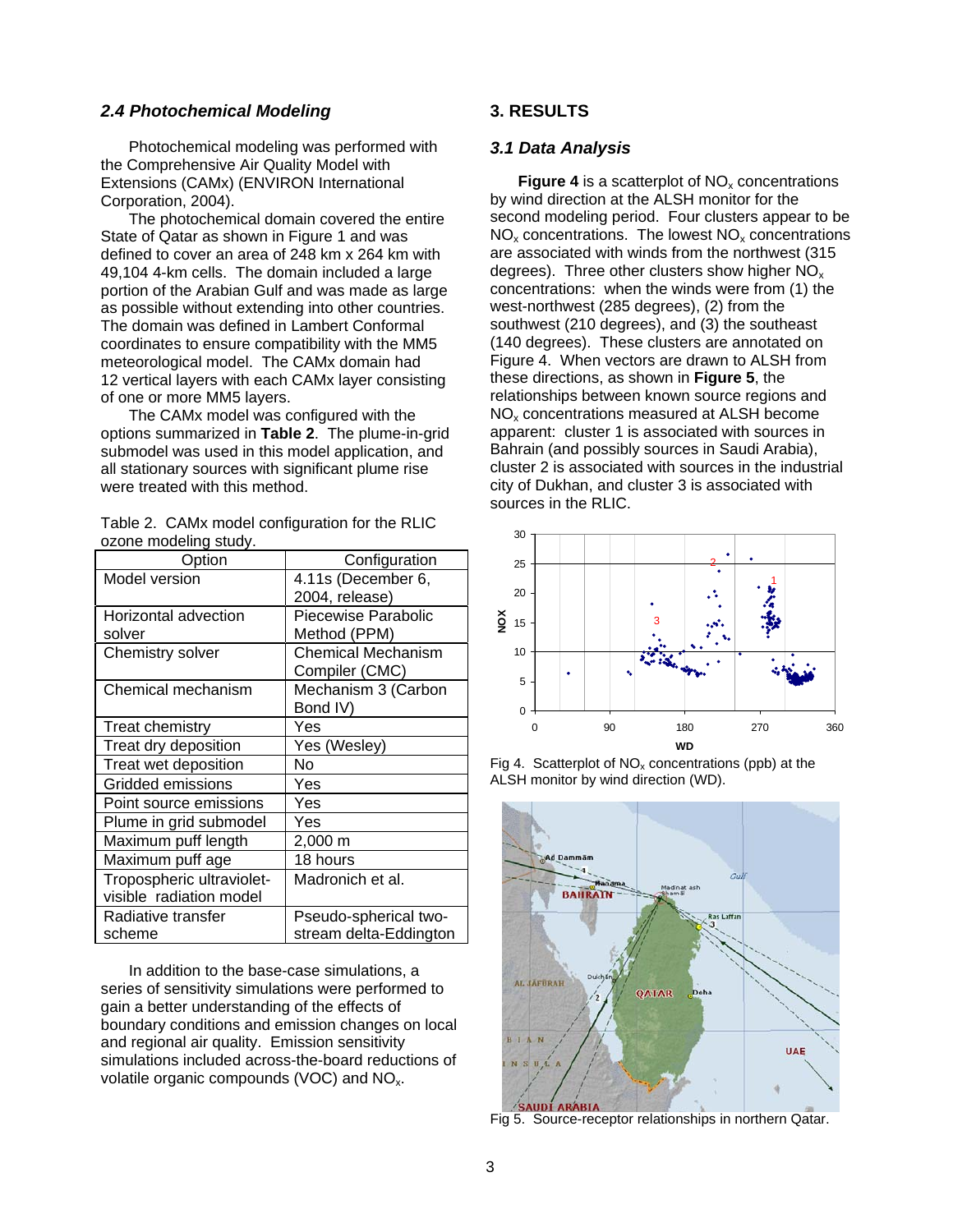## *3.2 Photochemical Modeling*

Peak 1-hr ozone concentrations predicted by CAMx are compared to observed concentrations in **Table 3**. It is clear from these comparisons that peak 1-hr ozone concentrations are significantly underpredicted on the days with the highest observed concentrations.

Table 3. Comparison of observed and predicted peak 1-hr ozone concentrations for the days modeled.

|          | Peak 1-hr Ozone Concentrations (ppb) |      |             |           |      |  |
|----------|--------------------------------------|------|-------------|-----------|------|--|
| Date     |                                      |      |             |           |      |  |
|          |                                      |      |             | Predicted |      |  |
|          | Observed                             | Hour | Site        | At Site   | Hour |  |
| 8/23/04  | 43.6                                 | 10   | <b>RLIC</b> | 33.6      | 9    |  |
| 8/24/04  | 66.9                                 | 21   | <b>RLIC</b> | 44.4      | 10   |  |
| 8/25/04  | 58.2                                 | 9    | <b>RLIC</b> | 45.5      | 9    |  |
| 8/26/04  | 112.5                                | 14   | <b>RLIC</b> | 47.3      | 11   |  |
| 8/27/04  | 45.2                                 | 12   | <b>RLIC</b> | 48.5      | 9    |  |
| 8/28/04  | 22.3                                 | 9    | <b>RLIC</b> | 47.1      | 9    |  |
| 8/29/04  | 119.1                                | 17   | <b>RLIC</b> | 50.7      | 9    |  |
| 8/30/04  | 83.2                                 | 10   | <b>RLIC</b> | 44.5      | 11   |  |
| 11/25/04 | 50.6                                 | 16   | <b>ALKH</b> | 36.7      | 13   |  |
| 11/26/04 | 61.6                                 | 14   | <b>ALKH</b> | 43        | 15   |  |
| 11/27/04 | 108.8                                | 14   | <b>ALKH</b> | 38.7      | 14   |  |
| 11/28/04 | 47.9                                 | 12   | ALKH        | 36.8      | 13   |  |

For the three highest ozone concentration days modeled, contour plots of peak predicted ozone concentrations were prepared. **Figure 6** shows the spatial distribution of ozone at 1400 LST on August 26. The peak predicted ozone was 64.2 ppb in the northeast corner of the modeling domain. **Figure 7** shows the predicted pattern of ozone at 1400 LST on August 29. The peak predicted ozone was 66.8 ppb just northeast of RLIC. **Figure 8** shows the spatial distribution of ozone at 1500 LST on November 26, when the predicted peak ozone was 48.1 ppb approximately 135 km east of RLIC.



Fig 6. Peak predicted 1-hr ozone on August 26, 2004, at 1400 LST.



Fig 7. Peak predicted 1-hr ozone on August 29, 2004, at 1400 LST.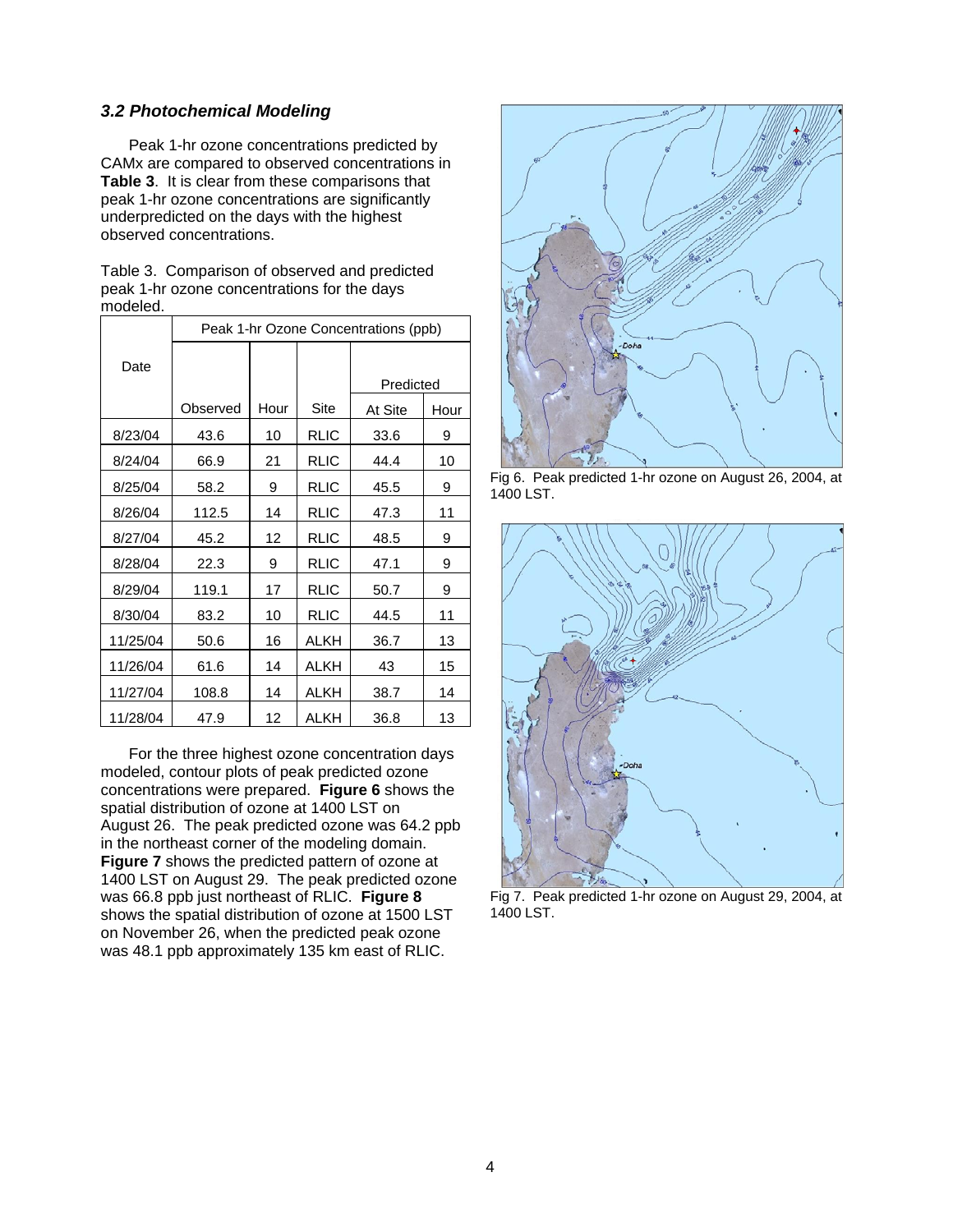

Fig 8. Peak predicted 1-hr ozone on November 27, 2004, at 1500 LST.

## **4. SUMMARY AND FINDINGS**

Two episodes were modeled with the MM5- SMOKE-CAMx modeling system. Additional monitoring and data analysis were used to supplement the modeling analysis and help the SCENR understand ozone formation in the Arabian Gulf region. Based on the data analysis and modeling performed in this study, several important findings were noted.

# *4.1 Data Analysis Findings*

- Both the 1-hr and 8-hr ozone standards are exceeded in the Ras Laffan area. The 8-hr standard appears to be exceeded more often than the 1-hr standard. During the periods reviewed (which unfortunately did not include July 2004), one 1-hr and eight 8-hr ozone standard exceedances occurred.
- Background ozone concentrations (i.e., when winds are persistently from the north) measured at the ALSH monitoring site can exceed the 8-hr standard, which implies that there may be significant regional contributions to observed ozone concentrations. During February 2005, a 1-hr ozone concentration of 103 ppb and an 8-hr concentration of 99 ppb were observed at ALSH.
- $\bullet$  NO<sub>x</sub> concentrations at the ALSH were often above 5 ppb under northerly winds, which indicated that air upwind of Qatar is not clean.
- NO<sub>x</sub> concentrations at ALSH show a correlation with wind direction. The highest concentrations were observed when the winds were from the

direction of Dukan but, on average, the concentrations were higher when the winds were from northern Bahrain and Ad Dammam. The third highest concentrations were observed when the winds were from the direction of Ras Laffan. The correlation between  $NO<sub>x</sub>$  concentrations in northern Qatar and transport from known emission source areas highlights the importance of expanding the emission inventory for photochemical modeling.

• Transport distances of 100 to 200 km per day were observed during ozone episodes; thus, the potential for regional contributions to ozone is significant. Based on analysis of observed winds, transport distances of 100 km or more per day were likely during the August episodes and more than 200 km per day were likely during the November episode.

# *4.2 Photochemical Modeling Findings*

- Ras Laffan area emissions alone contribute only a small portion of total observed ozone. Photochemical modeling of the RLIC emissions only produced peak concentrations that were 12 to 15 ppb above background (boundary) concentrations.
- Modeling to date does not account for the total observed ozone. The modeling system was only able to predict concentrations that were about 56% of those observed.
- Ozone is underpredicted by the modeling system, in part, because of the domain size. On several of the days modeled, it was evident that emissions reached the modeling domain boundary before winds reversed and brought emissions and ozone back to the RLIC area.
- Ozone is underpredicted by the modeling system, in part, because not all emissions sources in the domain are included in the model. It is evident from the modeled transport that emissions from areas outside RLIC may contribute to the formation of ozone that eventually affects the RLIC area.
- Ozone is underpredicted by the modeling system, in part, because transport of ozone and ozone precursors were not modeled completely and could not be addressed through boundary conditions alone. Without specific measurements at many locations along the modeling domain boundary, adjusting boundary conditions to represent sources outside the domains tends to result in under- or overpredictions.
- Emission sensitivity simulations with the photochemical model indicate that doubling NO<sub>x</sub> emissions will usually decrease peak ozone